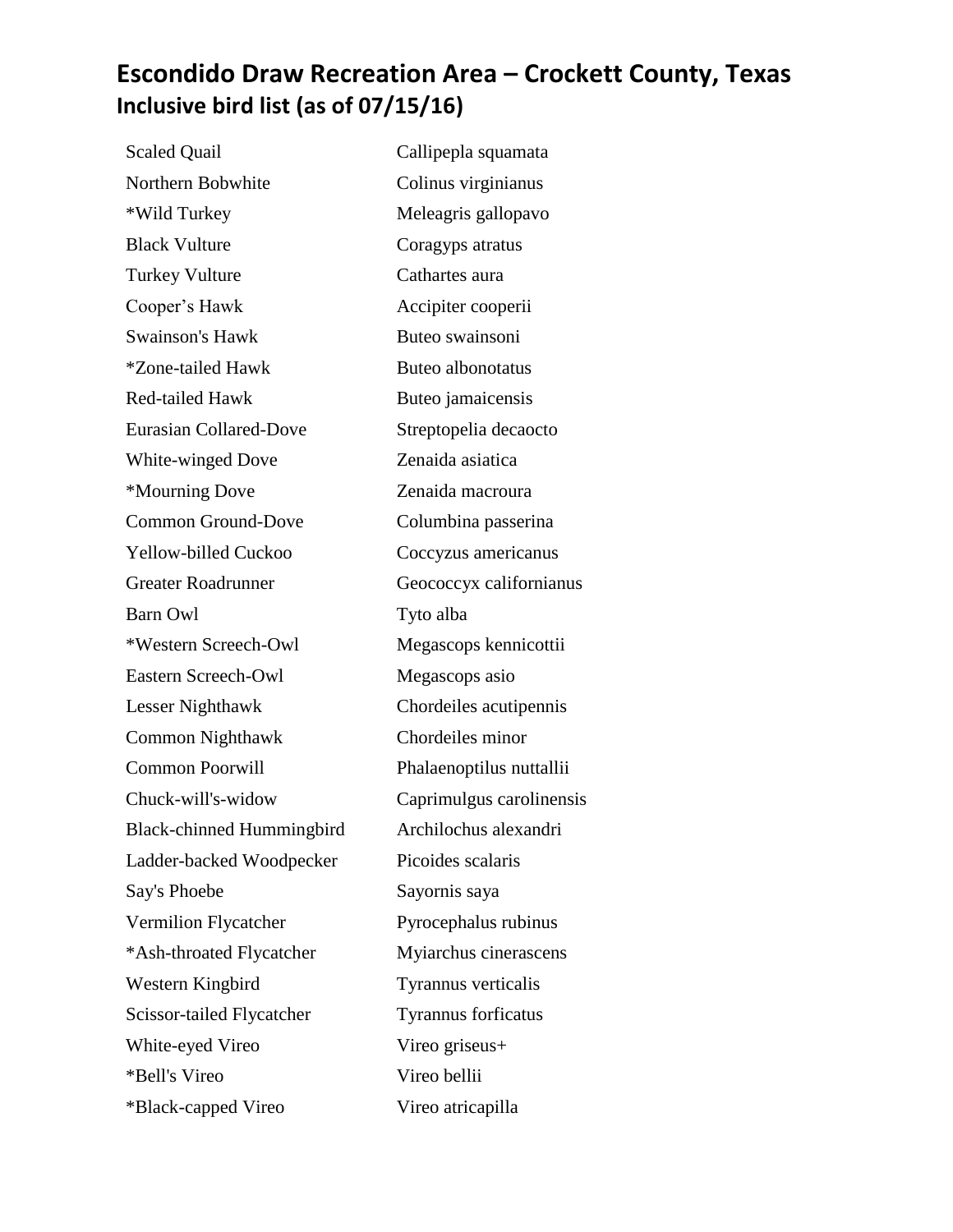## **Escondido Draw Recreation Area – Crockett County, Texas Inclusive bird list (as of 07/15/16)**

| Gray Vireo                    | Vireo vicinior                  |
|-------------------------------|---------------------------------|
| Western Scrub-Jay             | Aphelocoma californica          |
| Chihuahuan Raven              | Corvus cryptoleucus             |
| <b>Common Raven</b>           | Corvus corax                    |
| <b>Barn Swallow</b>           | Hirundo rustica                 |
| <b>Black-crested Titmouse</b> | Baeolophus atricristatus        |
| Verdin                        | Auriparus flaviceps             |
| <b>Bushtit</b>                | Psaltriparus minimus            |
| Cactus Wren                   | Campylorhynchus brunneicapillus |
| Rock Wren                     | Salpinctes obsoletus            |
| Canyon Wren                   | Catherpes mexicanus             |
| *Bewick's Wren                | Thryomanes bewickii             |
| <b>Blue-gray Gnatcatcher</b>  | Polioptila caerulea             |
| <b>Hermit Thrush</b>          | Catharus guttatus               |
| Northern Mockingbird          | Mimus polyglottos               |
| <b>Curve-billed Thrasher</b>  | Toxostoma curvirostre           |
| Cedar Waxwing                 | Bombycilla cedrorum             |
| Phainopepla                   | Phainopepla nitens              |
| Yellow-rumped Warbler         | Dendroica coronata              |
| MacGillivray's Warbler        | Oporornis tolmiei               |
| Wilson's Warbler              | Wilsonia pussilla               |
| *Yellow-breasted Chat         | Icteria virens                  |
| <b>Rufous-crowned Sparrow</b> | Aimophila ruficeps              |
| <b>Canyon Towhee</b>          | Melozone fusca                  |
| Cassin's Sparrow              | Peucaea cassinii                |
| <b>Chipping Sparrow</b>       | Spizella passerina              |
| Clay-colored Sparrow          | Spizella pallida                |
| <b>Vesper Sparrow</b>         | Pooecetes gramineus             |
| *Lark Sparrow                 | Chondestes grammacus            |
| *Black-throated Sparrow       | Amphispiza bilineata            |
| <b>Lark Bunting</b>           | Calamospiza melanocorys         |
| Lincoln's Sparrow             | Melospiza lincolnii             |